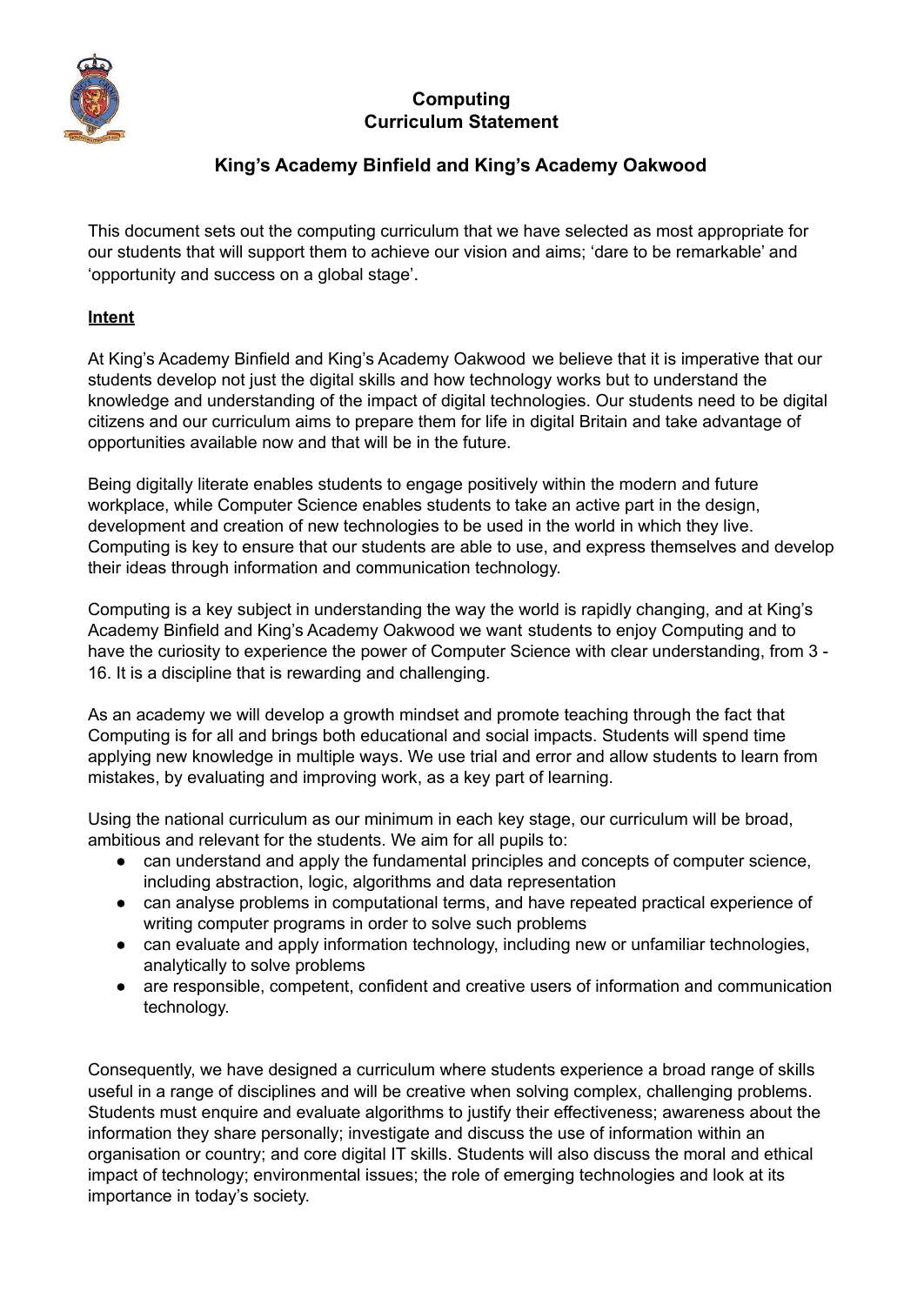The curriculum will be enhanced through co-curricular opportunities from visits and visitors, clubs and enrichment opportunities. Extra-curricular opportunities will allow students to be more creative and innovative, using the skills with open-ended tasks challenging them to think about problems based within their communities.

### **Implementation**

We will never under-estimate the capabilities of our students and we aim to enable all students regardless of backgrounds and needs, and therefore we will be ambitious with our teaching for deeper understanding. Teachers will reinforce an expectation that all students are capable of achieving high standards.

Lessons are structured around theory and practical sessions. Centralised lesson planning is key and provides an equitable approach and diet for our students. It also eliminates unnecessary workload for teachers and priority can be given to ensuring the adaptations are adequate to their groups. It ensures the scheme of work will be of a high standard as it will be collaboratively planned and discussed.

The curriculum is innovative, featuring digital resources and opportunities to build practical, thinking and digital etiquette skills. The curriculum ensures that a breadth of resources are used. Throughout all key stages the students are exposed to the importance of communicating safely and respectfully online, and the need for keeping personal information private; teaching them to know what to do when concerned about content or being contacted and to become responsible users of technologies and online services.

### **EYFS**

In EYFS, students' computing skills are embedded throughout the EYFS curriculum and specifically within the 'Understanding the World' ELG where students explore how things work and the ELG of 'Expressive Arts and Design' with students encouraged to safely use and explore a variety of materials, tools and techniques, experimenting with colour, design, texture, form and function. There are many other opportunities for learning the foundations of computing within EYFS and these are specifically planned for within a variety of topics and themes as well as allowing students free choice to select technology to support their own learning. By the end of their time in EYFS, students will have had the opportunity to use a range of ICT including ipads, bee-bots, chromebook and apps.

# **KS1 and KS2**

In KS1 and KS2 computing is taught discreetly but computing skills are also embedded within other areas of the curriculum. Lessons are planned so that students are exposed to a variety of teaching and learning styles as well as having the opportunity to use a range of technology/equipment. Ipads, Chromebooks and Bee-Bots, amongst other technology, are used within lessons to support learning.

At the end of KS1 students will have had the opportunity to:

- Understand what algorithms are; how they are implemented as programs on digital devices; and that programs execute by following precise and unambiguous instructions
- Create and debug simple programs
- Use logical reasoning to predict the behaviour of simple programs
- Use technology purposefully to create, organise, store, manipulate and retrieve digital content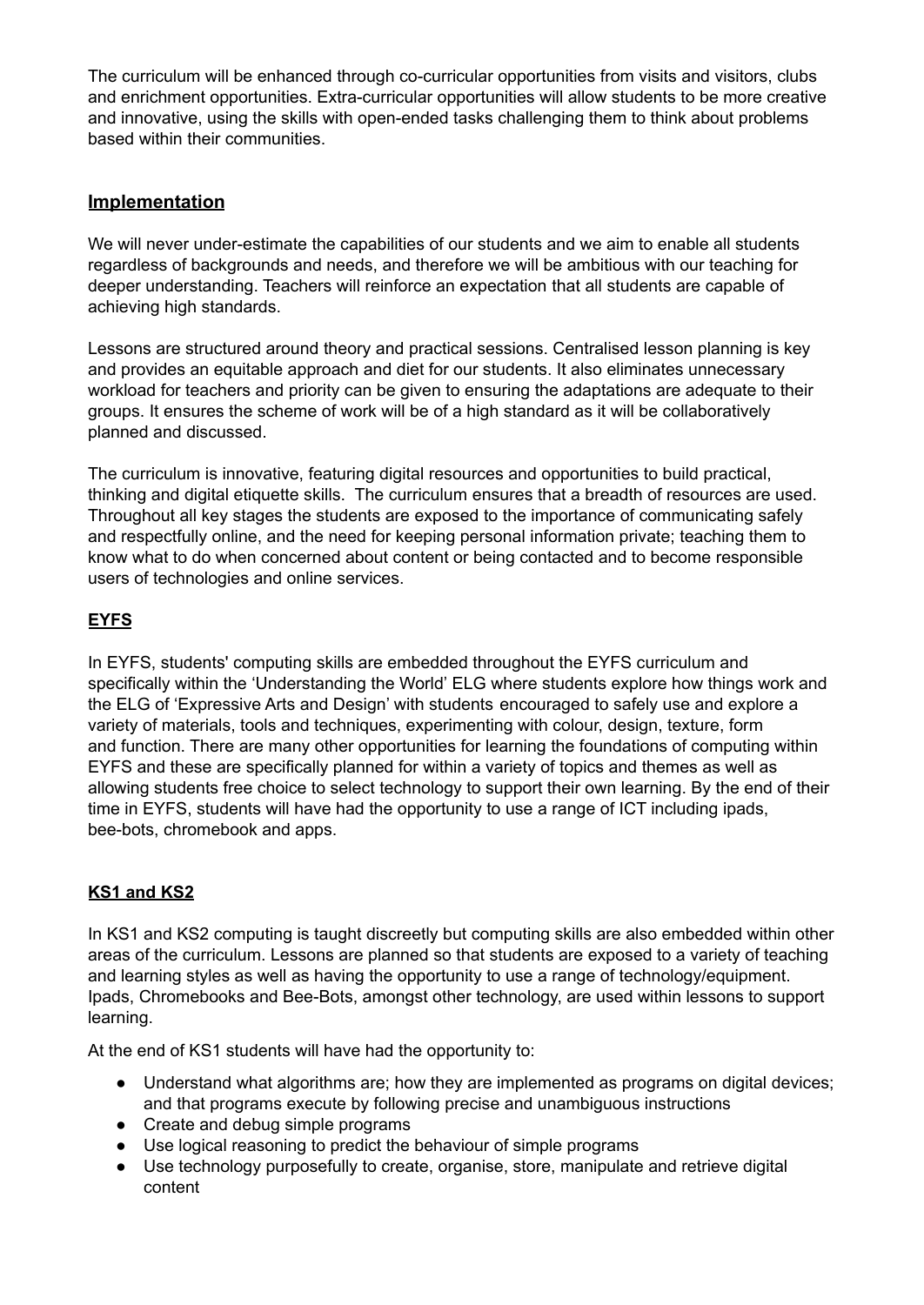- Recognise common uses of information technology beyond school
- Use technology safely and respectfully, keeping personal information private; identify where to go for help and support when they have concerns about content or contact on the internet or other online technologies.

At the end of KS2 students will have had the opportunity to:

- Design, write and debug programs that accomplish specific goals, including controlling or simulating physical systems; solve problems by decomposing them into smaller parts
- Use sequence, selection, and repetition in programs; work with variables and various forms of input and output
- Use logical reasoning to explain how some simple algorithms work and to detect and correct errors in algorithms and programs
- Understand computer networks including the internet; how they can provide multiple services, such as the world wide web; and the opportunities they offer for communication and collaboration
- Use search technologies effectively, appreciate how results are selected and ranked, and be discerning in evaluating digital content
- Select, use and combine a variety of software (including internet services) on a range of digital devices to design and create a range of programs, systems and content that accomplish given goals, including collecting, analysing, evaluating and presenting data and information
- Use technology safely, respectfully and responsibly; recognise acceptable/unacceptable behaviour; identify a range of ways to report concerns about content and contact.

Many key apps and software such as: Purple Mash, Scratch Jr, Book Creator, etc support the teaching of commuting within the primary phase.

#### **KS3 & KS4**

Students must understand the theoretical knowledge in order to appreciate the practical aspects of the course. In our lessons you will see students attempting the same challenging content but being provided with appropriate support and opportunities for further extension or open-ended activities.

At KS3 students follow a computing, IT and digital literacy programme taught throughout the key stage. Students will have the opportunity to:

- Understand the fundamental principles and concepts of Computer Science
- Apply key algorithms and data representation and mathematical skills through practical and theoretical work
- Understand the key components that make up digital systems and how they communicate
- Understand the impacts of digital technology to the individual and society, ethical changes and cultural impacts
- Equip learners and provide opportunities to develop in context, desirable, transferable skills in areas such as research, planning and evaluation
- Use a range of programming design techniques such as flowcharts, and visualisation diagrams
- Develop key problem solving skills of abstraction, decomposition and algorithmic thinking
- Develop key skills and practical experience in script based programming languages and be able to design, write and debug programs to solve non simplistic problems.
- To think creatively, innovatively, analytically, logically and critically when solving problems.
- Be able to make informed decisions on appropriate and efficient coding techniques such as sequence, selection, iteration and the use of functions
- To be able to design, program, evaluate and refine solutions to problems